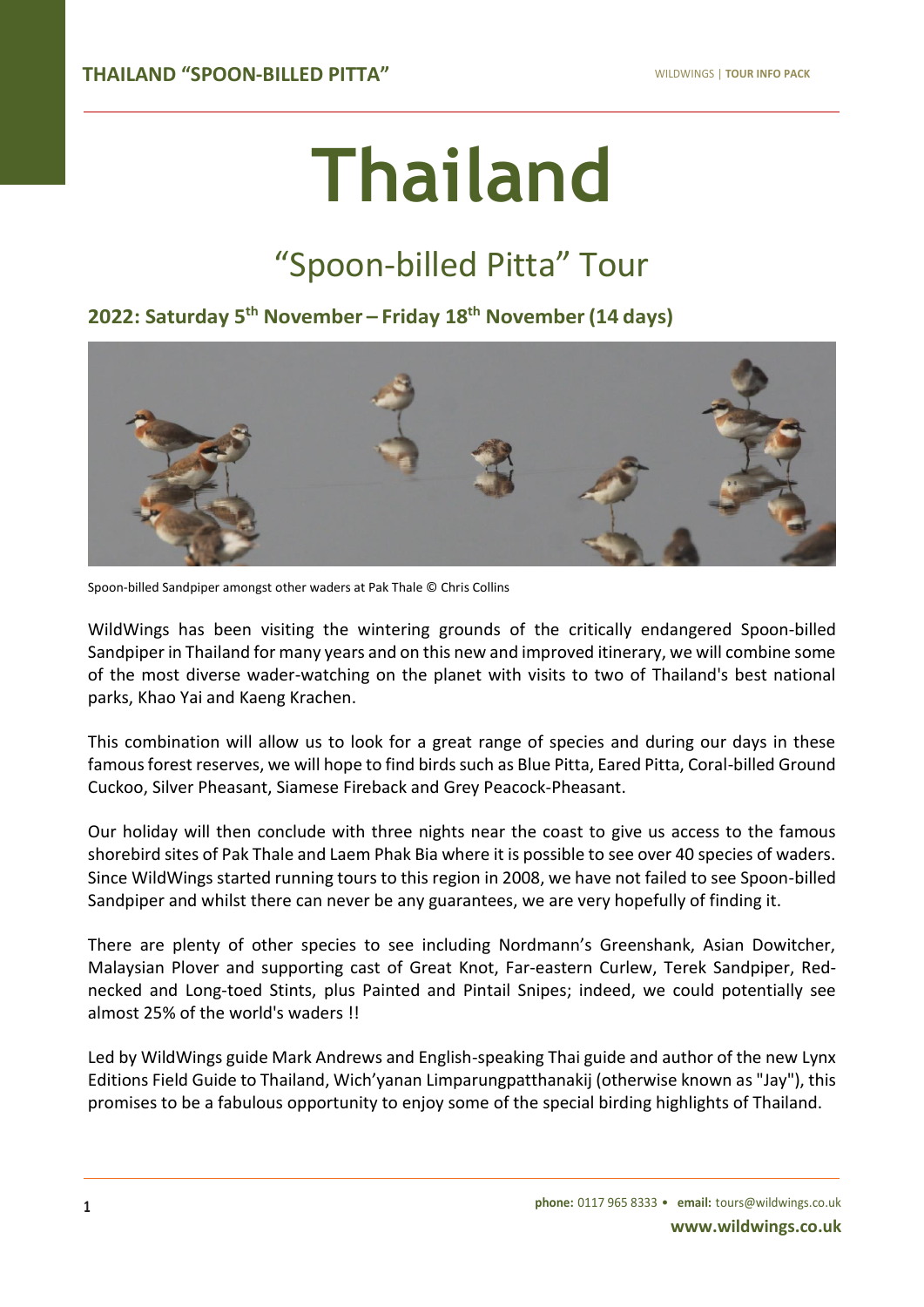## **Highlights**

**TOUR**

- Superb introduction to the amazing birdlife of Thailand
- Abundance of resident Thai birds and outstanding for wintering shorebirds
- Three nights on the coast for Spoon-billed Sandpiper, Nordmann's Greenshank, Asian Dowitcher, White-faced Plover and many other shorebirds
- Four nights at Khao Yai, exploring the tropical lowland forests of this impressive national park with chances for Silver Pheasant, Siamese Fireback, Blue Pitta and Coral-billed Ground Cuckoo
- Four nights at Kaeng Krachen looking for Kalij Pheasant, Grey Peacock Pheasant, Orangebreasted Trogon and Rusty-cheeked Hornbill
- Led by WildWings guide Mark Andrews and English-speaking Thai guide Wich'yanan Limparungpattanakij

## **What'sIncluded?**

- WildWings Tour Leader and expert local Thai guide
- 11 nights accommodation in Thailand
- All main meals
- Transportation by air-conditioned minibus
- Boat trip at Laem Pak Bia
- All excursions, entry fees, permits, local guides and taxes
- WildWings checklist of birds

#### **Outline Itinerary**

- **Day 1:** Depart UK for Bangkok, Thailand
- **Day 2:** Morning arrival and transfer to Khao Yai National Park
- **Day 3-5:** Khao Yai National Park
- **Day 6:** Depart Khao Yai for Kaeng Krachan
- **Day 7-9**: Kaeng Krachan National Park
- **Day 10:** Transfer to Phetchaburi
- **Day 11-12**: Wader habitats around Pak Thale and Laem Phak Bia
- **Day 13:** Final morning at Phetchaburi. Leave for Bangkok airport. Depart Thailand
- **Day 14:** Arrive UK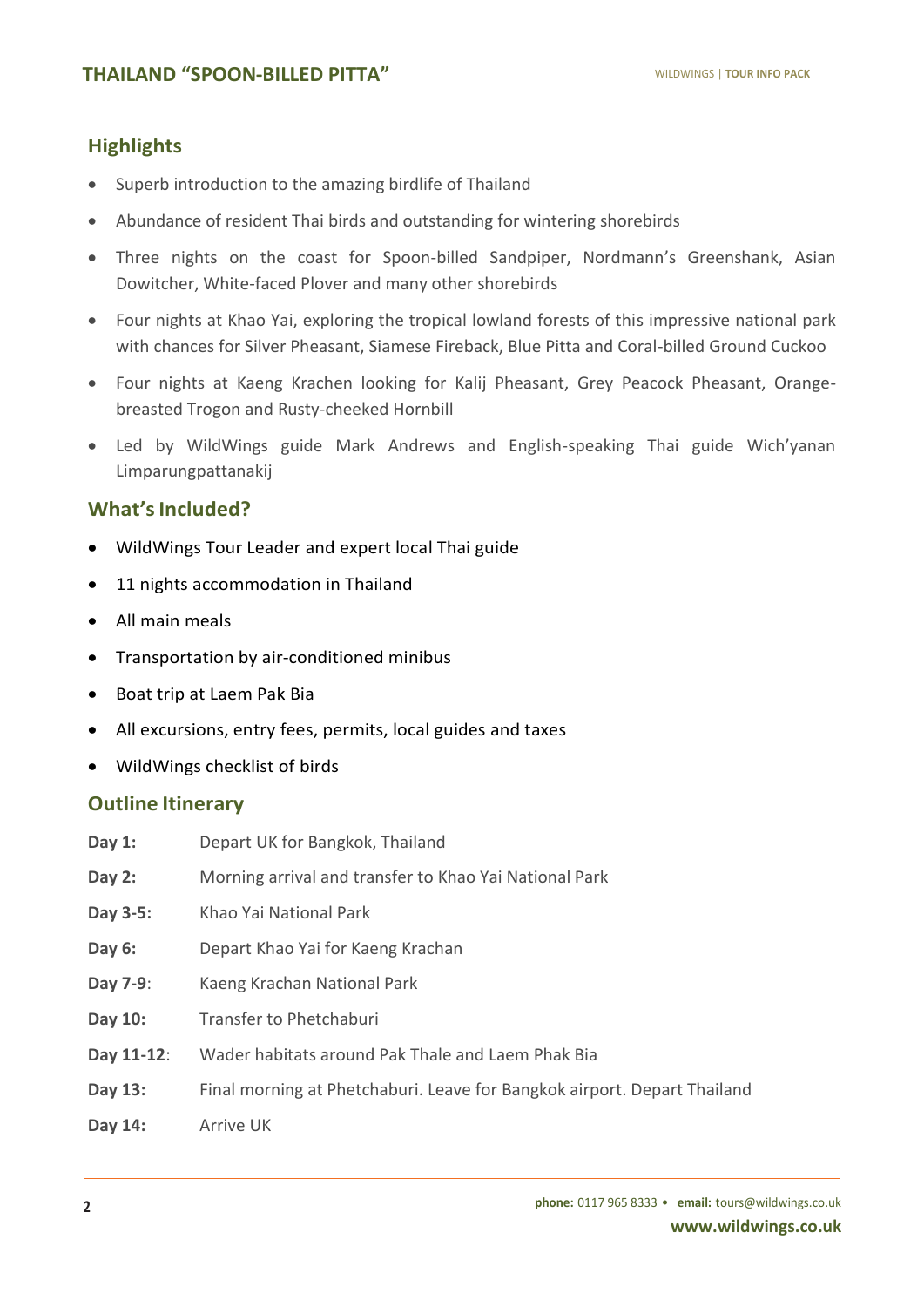#### **Tour Overview**

**TOUR**

Many birders will surely have done a double-take when they first saw a plate or photograph of a Spoon-billed Sandpiper for this is a truly unique wader with its extraordinary spatulate-shaped bill. Sadly, however, it is now also one of the rarest birds on the planet (and classified as 'critically endangered' by Birdlife International) with a world population that may number only 150 pairs, all of which are believed to breed in the remote Russian province of Chukotka.

Whilst WildWings has been offering the opportunity to visit the breeding grounds since 2011, for many years we have also been running trips to see this special bird on the wintering grounds in Thailand and on this new and improved itinerary, we will combine some of the most diverse waderwatching on the planet with visits to two of Thailand's best national parks, Khao Yai and Kaeng Krachen.

Our holiday will start with us heading north from Bangkok for three full days at the Khao Yai National Park, although on the way there, we will look for the highly localised and endemic Rufous Limestone Babbler which is only found in a relatively small part of Central Thailand.

Unlike the national parks in some South-East Asian countries where the designation means little, the Thais have done a great job and Khao Yai has a team of forest rangers who protect the park and there is an excellent network of roads and trails we will use to explore this bird-rich location. Throughout our visit, we plan to stay in a hotel close to one of the entrances to allow us access early each morning.



The gorgeous Blue Pitta is one of the special birds we hope to find at Khao Yai © Mark Andrews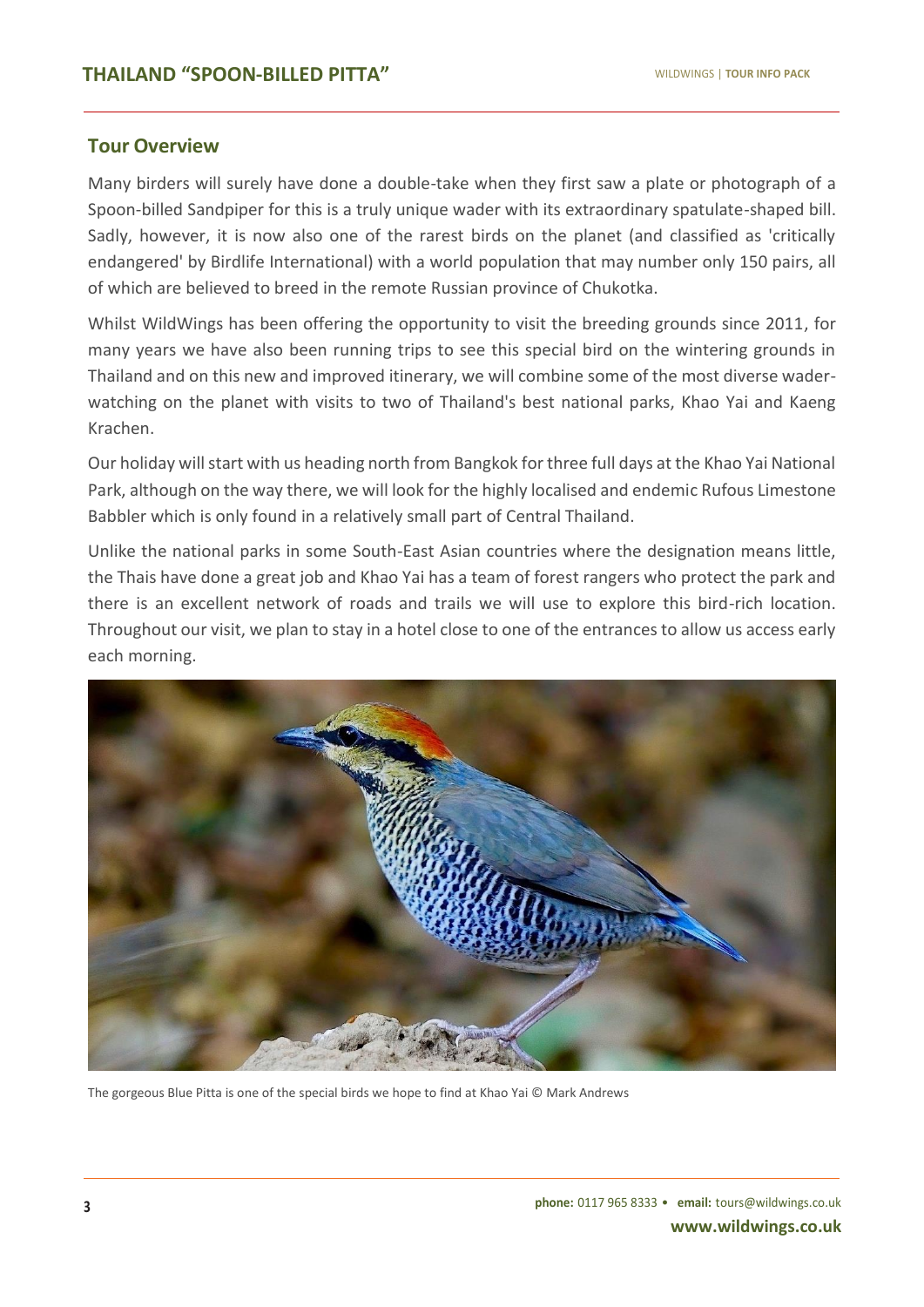There is an impressive list of species which can be found here and those we will be particularly keen to locate include Blue Pitta, Eared Pitta, Coral-billed Ground Cuckoo, Silver Pheasant, Siamese Fireback, Austen's Brown Hornbill and Banded, Silver-breasted and Long-tailed Broadbills. The list of birds which have been recorded at the park runs to over 300 and we will aim to see as many as possible during our time here along with also looking for some of the mammals which occur inside the park.

At both Khao Yai and Kaeng Krachan, we have decent chances to see Asian Elephant, but we will also hope to see both White-handed and Pileated Gibbons and Malaysian Porcupine during our time at Khao Yai.



Coral-billed Ground Cuckoo is never easy to see but is one of the species we will look for at Khao Yai © Mark Andrews

We will then head southwest to another famous national park, Kaeng Krachan, which has a surprisingly different avifauna. Around the outskirts of the park, there are a number of hides which have been specifically constructed to allow birders and wildlife photographers to get some amazing views of some of the trickier forest species with these sometimes attracting some of the pittas which occur here.

We have three full days to explore the park and during our stay will hope to find some fruiting trees as these can act as a real magnet for some species with orioles, barbets and hornbills, for example, flocking to feed on the bounty and we could see Great, Oriental Pied, Wreathed and Rusty-cheeked Hornbills.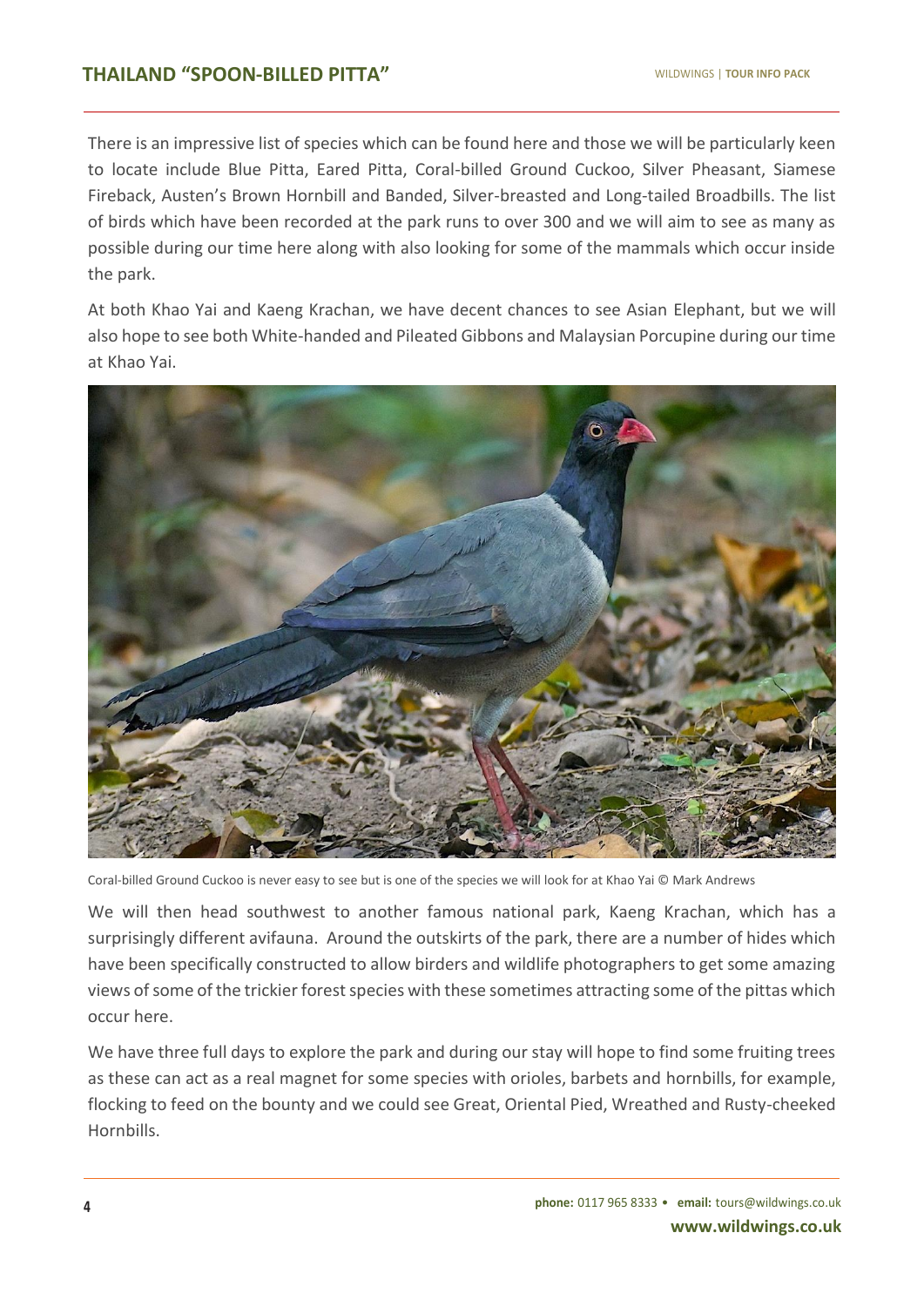Kaeng Krachan is also home to an impressive number of broadbills, and we will look for Black-and-Red, Black-and-Yellow, Banded, Silver-breasted and Long-tailed. Both Kalij Pheasant and Grey Peacock-Pheasant are also present, and the park is also home to an impressive list of mammals, including Sun Bear and Leopard, although we would be extraordinarily lucky to encounter either of these. We should, however, see the gorgeous Dusky and Banded Langurs, White-handed Gibbon and the impressive Black Giant Squirrel and, as at Khao Yai, there is a fair chance of Asian Elephant.

For the final part of our holiday, we will spend three nights near the coast at Phetchaburi to give us access to the famous shorebird sites of Pak Thale and Laem Phak Bia where it is possible to see over 40 species of waders. Since WildWings started running tours to this region in 2008, we have not failed to see Spoon-billed Sandpiper and whilst there can never be any guarantees (since sadly the population of this extraordinary bird continues to fall), we are very hopefully of finding it.

Whilst 'spoonie' may be our main target, there are plenty of other species to see including two which have also declined markedly in recent years, namely Nordmann's Greenshank and Asian Dowitcher. We are also likely to find the regionally endemic Malaysian Plover and will also make a special effort to see the 'new' wader species, White-faced or Swinhoe's Plover.

There will also be plenty of other waders to enjoy with the list likely to include Great Knot, Fareastern Curlew, Marsh, Terek and Broad-billed Sandpipers, Red-necked, Long-toed and Temminck's Stints, Pacific Golden Plover, both Greater and Lesser Sandplovers plus Painted and Pintail Snipes incredibly almost 25% of the world's waders are possible!!

Assuming we manage to find our main wader targets, we also plan to explore the rice fields at Nong Pla Lai, plus the freshwater wetlands and mangroves around Phetchaburi where we should find another suite of species including various bee-eaters, kingfishers, and a good selection of more open country species.

So, join WildWings guide Mark Andrews and the English-speaking Thai guide and author of the new Lynx Editions Field Guide to Thailand, Wich'yanan Limparungpatthanakij (otherwise known as "Jay"), for a fabulous tour enjoying some of the special birding highlights of Thailand.

# **Daily Itinerary**

#### **Day 1: Depart UK for Bangkok**

#### **Day 2: Arrive Bangkok airport and transfer to Khao Yai National Park**

We plan to use a flight that will reach Bangkok in the morning and after meeting up with our local Thai bird guide, Wich'yanan Limparungpatthanakij (who is known as "Jay" after living in North America for a while), we will set off for Khao Yai. The journey should take about three to four hours; however, we will aim to stop to look for the endemic and somewhat localised Rufous Limestone Babbler on the way.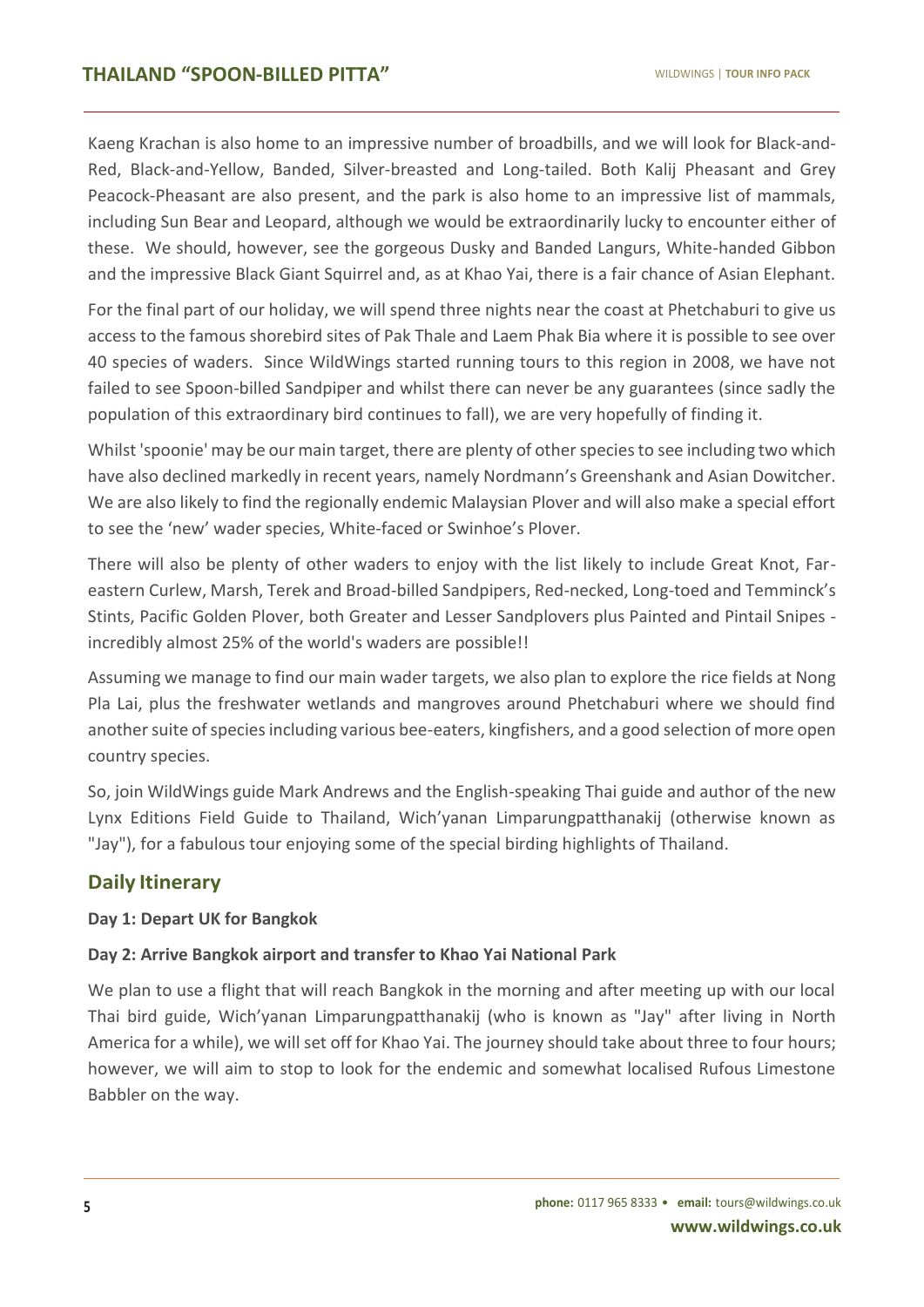After checking in to our comfortable resort hotel near the entrance to the national park, if we have sufficent daylight, we will explore some of the nearby farmland at Ta Ngoi for open country species such as Asian Openbill, White-throated Kingfisher, Indochinese Roller, Brown Shrike, Paddyfield Pipit and Chestnut-tailed Starling. We may also see our first barbets of the trip with both Coppersmith and Lineated being possible here, along with Ashy Minivet, Indochinese Bushlark, Taiga Flycatcher and Asian Golden Weaver.

#### **Days 3-5: Khao Yai National Park**

Khao Yai National Park is a World Heritage Site, and we have three full days here which will give us plenty of time to look for a great selection of birds. Well over 350 species have been recorded in this fantastic national park and some of the ground-dwelling specialities we will hope to find include two stunning pheasants, Silver Pheasant and Siamese Fireback, as well as both Eared and Blue Pittas. Coral-billed Ground Cuckoo is also possible, but we will count ourselves as very fortunate if we manage to track down all five of these elusive species.



Although not as colourful as Blue Pitta, nevertheless, we will still aim to find Eared Pitta during our visit to Khao Yai © Mark Andrews

Other possibilities include Changeable Hawk Eagle, Mountain Imperial Pigeon, Thick-billed Green Pigeon, Asian Emerald Cuckoo, Green-billed Malkoha, Asian Barred Owlet, Oriental Scops Owl, Collared Scops Owl, Buffy Fish Owl, Great-eared Nightjar, Large-tailed Nightjar, Orange-breasted Trogon, Red-headed Trogon, Banded Kingfisher, Blue-bearded Bee-eater, Chestnut-headed Beeeater, Green-eared Barbet and Moustached Barbet.

During our time at Khao Yai, we will hope to track down a fruiting tree as these often act as a magnet for the forest's frugivores including several species of hornbill with the possibilities including Oriental Pied, Great, Austen's Brown and Wreathed Hornbills.

A good selection of mammals are also possible at Khao Yai and we will certainly hope to see Asian Elephant with other possibilities including White-handed and Pileated Gibbons and Malaysian Porcupine.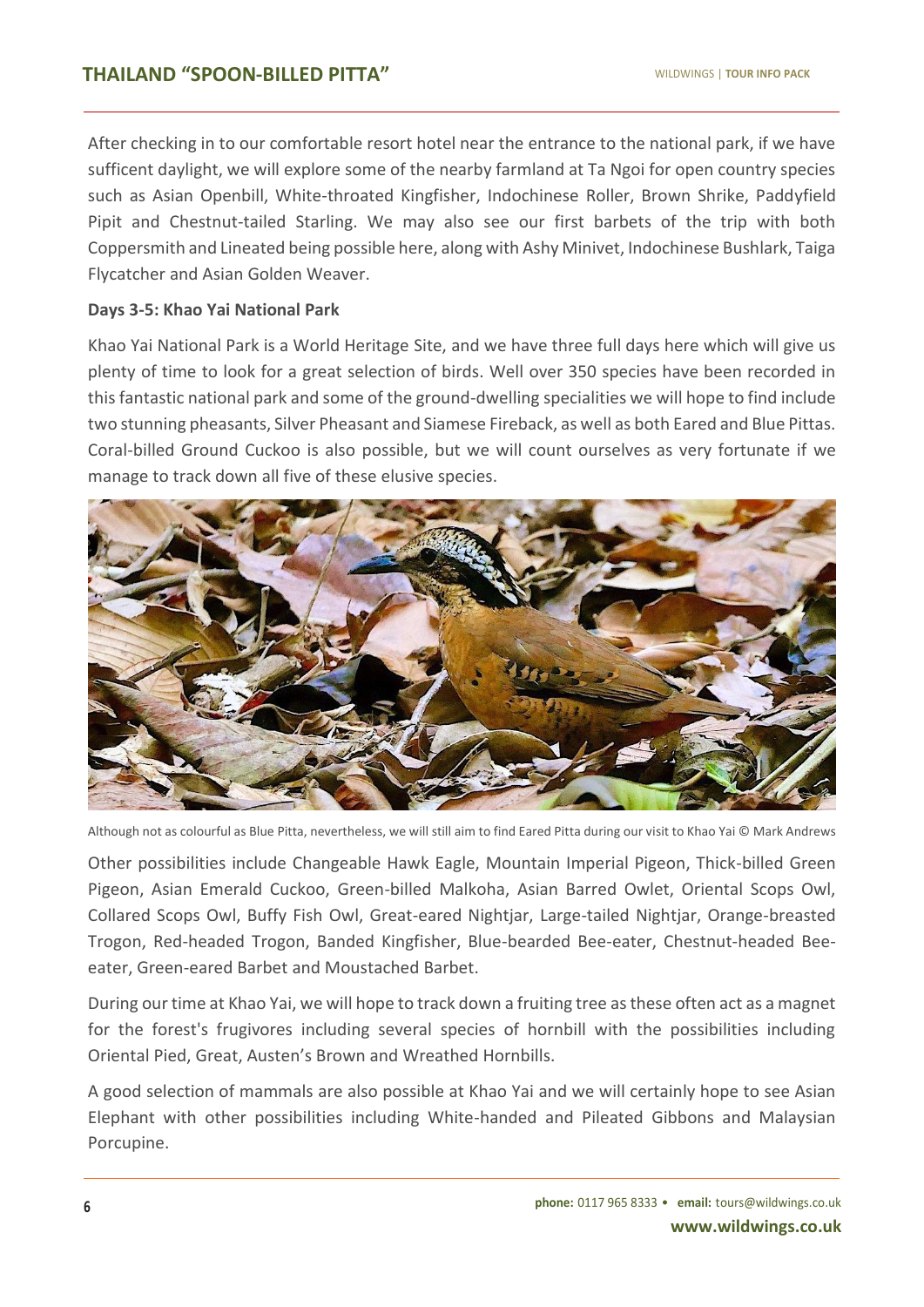#### **Day 6: Depart Khao Yai for Kaeng Krachan**

We will check out of our resort hotel in the early morning and what we do on our way to Kaeng Krachan will largely be determined by what we have seen over the last few days. If we were unsuccessful in our previous search for Rufous Limestone Babbler, we may make a second attempt for this endemic, with another option being a second visit to the Ta Ngoi Farmlands.

The journey to the outskirts of Kaeng Krachan will take about five hours but we will aim to make the occasional stop especially if we see anything of interest on the way.

Depending on what time we arrive there may be time for some late afternoon birding around our hotel at Baan Maka.

#### **Days 7-9: Full day birding in and around Kaeng Krachan National Park**

We have three full days to explore Kaeng Krachan and the area around this fantastic national park. There are a number of privately run hides closeby and we will certainly want to visit some of these, as they sometimes provide an opportunity to get views of (and photographs) a number of tricky forest species including, for example, the stunning Ferruginous Partridge.



Ferruginous Partridge © Mark Andrews

We will also spend time exploring different elevations within Kaeng Krachan and despite it being only 150 miles or so in a straight line from Khao Yai, there is a surprisingly different avifauna, and we can expect to see a number of species we are unlikely to have found earlier in our trip. The possibilities include Kalij Pheasant, Grey Peacock Pheasant, Crested Serpent Eagle, Changeable Hawk Eagle, Wedge-tailed Green

Pigeon, Green-billed Malkoha, Asian Barred Owlet, Great-eared Nightjar, Large-tailed Nightjar, Orange-breasted Trogon, Blue-bearded Bee-eater, Oriental Pied Hornbill, Great Hornbill and Rustycheeked Hornbill.

#### **Day 10: Kaeng Krachan to Phetchaburi**

We will have a final opportunity to explore during the morning (possibly visiting another bird hide) before leaving Kaeng Krachan for Phetchaburi. We plan, however, to make an afternoon stop to visit the drier forests at Khao Luk Chang where the possibilities include Pink-necked Green-Pigeon, Orange-breasted Green-Pigeon, Blue-tailed Bee-eater, Greater Flameback, Malaysian Pied Fantail, Rufous Treepie, Sooty-headed Bulbul and Pin-striped Tit-babbler. We will then continue on to Phetchaburi for a three-night stay.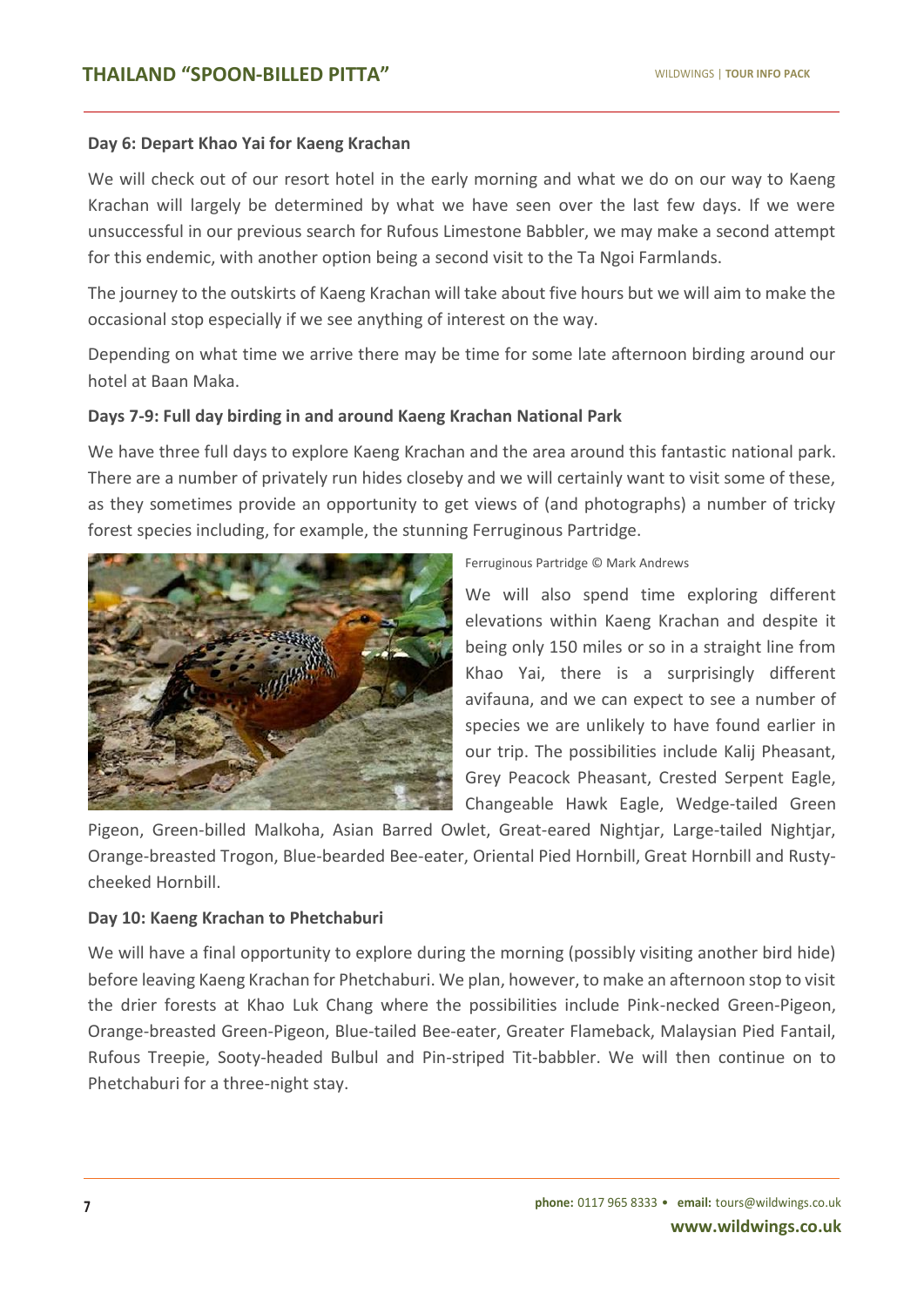#### **Days 11-12: Pak Thale, Laem Phak Bia and Nong Pla Lai**

We have two days to explore the amazing wader habitats around Pak Thale and Laem Phak Bia which arguably are amongst the best places on the planet for wader diversity. There is no denying, however, that one small shorebird will be our priority and that is the critically endangered Spoonbilled Sandpiper. Sadly, this extraordinary bird has declined markedly in recent years and there may now be less than 150 pairs left, although a handful of individuals have been consistently found every winter around Pak Thale.



Spoon-billed Sandpiper and Red-necked Stint at Pak Thale © Chris Collins

Although locating at least one 'Spoonie' will be our priority, there are plenty of other waders to enjoy and we will aim to see as many species as possible during our time exploring the saltpans and mudflats of Pak Thale. Another target will be Nordmann's Greenshank as like Spoon-billed Sandpiper, the population of this Russian endemic breeder has dropped significantly over the last couple of decades and some experts have suggested it may now be almost as threated as the sandpiper.

Another speciality of this region is Asian Dowitcher but for anyone who has not explored Asia before, there should be plenty of new waders to enjoy with the possibilities including Pacific Golden Plover, Greater and Lesser Sand Plovers, Malaysian Plover, Great Knot, Broad-billed Sandpiper, Long-toed and Red-necked Stints, Pin-tailed Snipe, Terek Sandpiper, Marsh Sandpiper and Oriental Pratincole.

During our stay, we also plan to take a boat trip out to the Laem Phak Bia sandspit which is where we hope to find White-faced Plover. Although originally described as a full species over 150 years, this bird has essentially been overlooked since then (due to its similarity to the closely related Kentish Plover) but it is now widely regarded as a good species, albeit one that is still poorly known. Another rare bird we will hope to find during our boat trip is Chinese Egret.

Depending on how long it takes to find our priority shorebirds, we also intend to explore the lakes, wetlands and mangroves around Phetchaburi which will allow us to see a much wider range of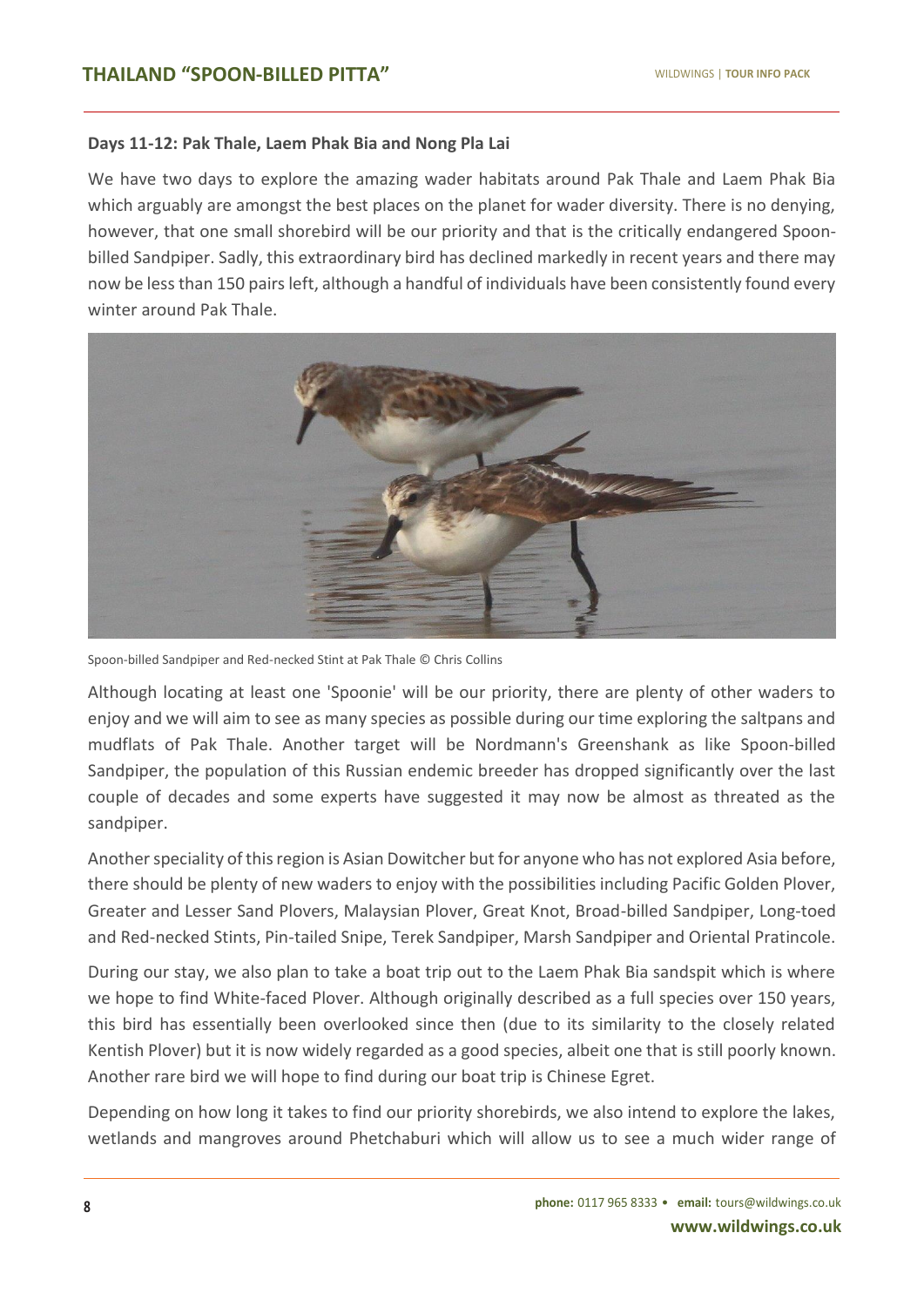species including White-throated and Black-capped Kingfishers and Green and Blue-tailed Beeeaters.

#### **Day 13: Birding around Phetchaburi and depart Thailand**

There should be time for some final birding (and what we will do is likely to be determined by any species we may have failed to see) before we make the c.2.5-hour journey to Thailand's main international airport for our flights back to the UK.

#### **Day 14: Arrive UK**

#### **Trip Information**

#### **GROUP SIZE**

**TOUR**

10 participants plus one UK-based WildWings leader (Mark Andrews) and an expert Thai Bird Guide (Wich'yanan Limparungpatthanakij otherwise known as "Jay").

#### **WHAT TO EXPECT**

This is primarily a birding tour with a mixed focus of looking for forest birds and the waders at Pak Thale. We hope to see some mammals, eg primates and hopefully Asian Elephant, but our primary objective will be birds.

Located in the tropics (Bangkok, for example, is at approximately 13°N), Thailand has a warm-very hot and generally humid climate, and we can expect high temperatures throughout the holiday with the chance of rain at times.

When we are at the two national parks, ie Khao Yai and Kaeng Krachan, we will spend much of our time exploring forest trails as well as birding along roadsides, so there is likely to be some shade from the sun, however, when looking for waders at Pak Thale, for example, there is little shelter, so we recommend not only bringing high factor sunblock and a hat but also a collapsible umbrella as this can not only be useful for any rain we encounter but also to provide shade against the sun.

You should expect to start early each morning throughout the trip as bird activity is generally best shortly after dawn. On some days, we make take a siesta or rest up during the heat of the middle of the day and then start looking for birds and other wildlife again in the middle to late afternoon. There may be some opportunities to look for nocturnal birds and mammals after dark but due to the challenges presented by Elephants, this is somewhat limited.

There should be good photographic opportunities from some of the hides we visit on the outskirts of Kaeng Krachan National Park and when birding along roadsides and more open areas but when we are walking the forest trails, the low light levels can make photography more challenging.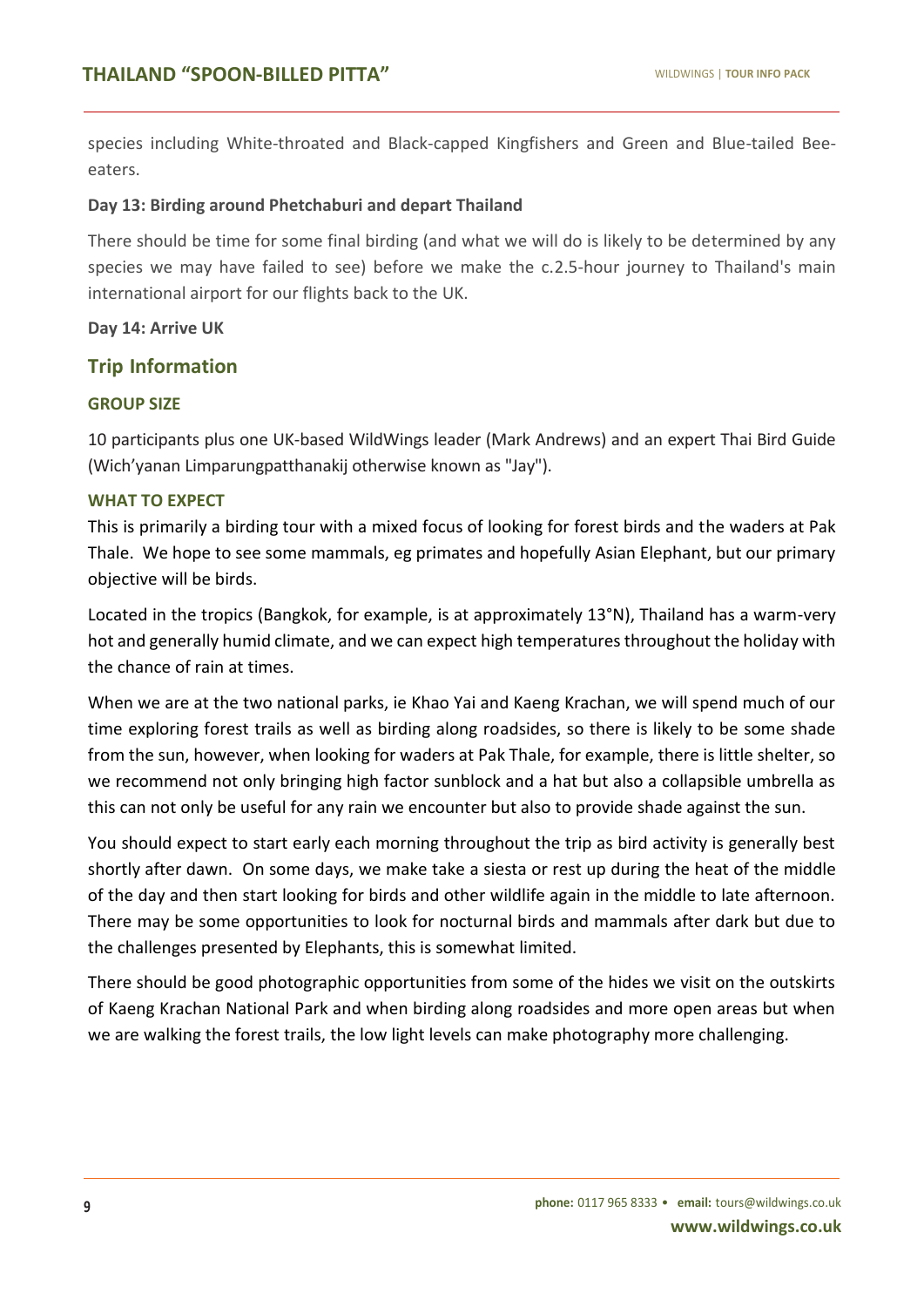#### **ACCOMMODATION**

Eleven nights' accommodation at three different locations. We have decided to stay close to but not inside Khao Yai National Park, as the quality of the accommodation in the park is now not of the standard we require. At all locations we will, however, be staying at comfortable resort hotels.

#### **MEALS**

**TOUR**

Food will be good quality Thai cooking and it should be possible to cater for vegetarians and glutenfree diets.

All main meals are included in the tour price, commencing with lunch on Day 2 and concluding with breakfast on Day 13. Lunches will primarily be taken either at mixture of restaurants in the national parks or elsewhere and mostly not at the hotels where we are staying, although there may be a few picnics.

The occasional breakfast on this tour may be a packed breakfast.

#### **WALKING**

Mostly easy to moderate although it will be hot and humid which can make it more tiring so some participants may wish to bring a lightweight stool as we can be out for 4-5 hours on occasions, although we will mostly have our transport nearby. Most walks are on mainly easy terrain. A few walks may be a longer but taken at a gentle pace.

As we are spending several nights at each location, clients are usually able to 'opt out' of excursions (when we are then returning to the hotel) should they wish.

Comfortable waterproof walking shoes with stout corrugated soles for grip are advised especially when we go on forest trails.

#### **TRAVEL**

Due to the pandemic, it is proving extremely difficult to predict future flight prices and schedules, especially when a trip is scheduled for beyond the period when flights can be booked. As a result, we have taken the decision to price our holidays as excluding all flights.

To keep the process as simple as possible for our clients, however, we are now working closely with a dedicated agent at Travel Counsellors who will be able to advise you which flights we are recommending, and he will be able to book these for you.

#### **VACCINATIONS/HEALTH**

At the time of writing, there were no compulsory requirements for visiting Thailand, however, as always, you should check with your GP for recommendations. If the forest sites are wet, mosquitoes and leeches may be present, so you are advised to bring suitable preventative measures.

Food hygiene standards are generally reasonably good in Thailand but, as always, only drink bottled water and avoid peeled fruit etc.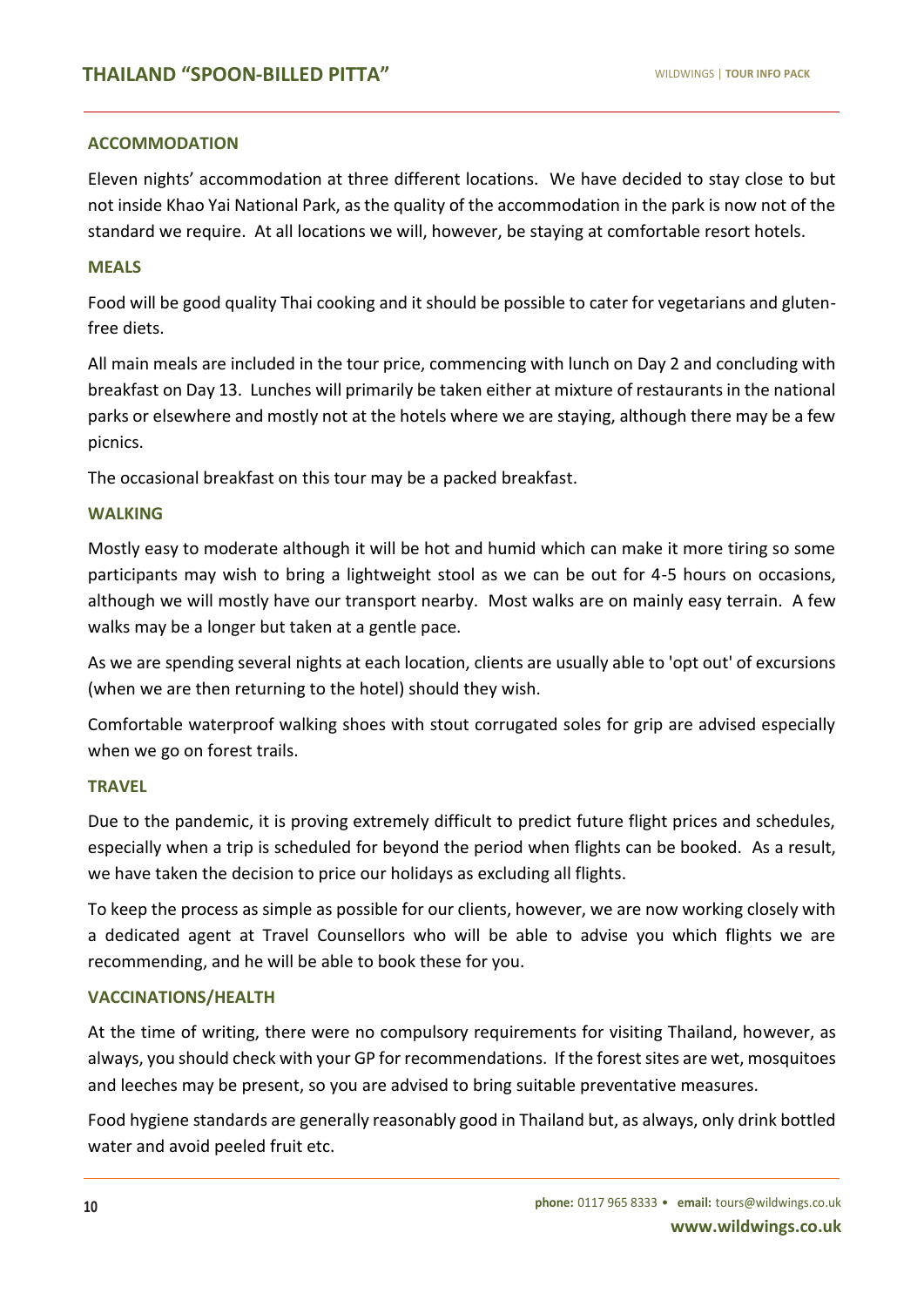Mark will have a basic field first aid kit with him, and the vehicles always carry drinking water.

#### **MONEY**

**TOUR**

The current exchange rate (February 2022) is about 40 Thai Baht to the Pound. We would suggest taking cash for this trip, either in Bahts or US Dollars. Please obtain your currency before departure to save time on arrival in Bangkok though be aware that ATMs are widely available.

#### **GROUND TRANSPORT**

By minibus or other private vehicles.

We will also take a boat trip to the sandspit at Laem Phak Bia.

#### **COMMUNICATION**

Mobile phone coverage is generally good but not in the forest itself. Local pre-pay Sim Cards are also readily available but will only work in mobiles not locked to a specific contract.

Internet cafes abound and some of our hotels have wifi.

#### **CULTURE**

Thai culture does not include displays of public affection or of more possible relevance, displays of bare flesh. Please respect this in spite of the fact most Western visitors do not it seems!

#### **CLOTHING**

In general terms, base your packing on light-weight tropical attire and keep covered up. Footwear which gives some ankle support is recommended in the forest but sandals unless you burn easily are fine for the saltpans. Please do not bring any white clothing (including hats!) for birding, especially in the forests as it is essential to blend in. The range of this type of clothing by Paramo and Rohan is hard to beat and some of this is impregnated with anti-mosquito features.

A small torch is essential for any night-birding as potentially dangerous snakes and scorpions are present.

#### **ELECTRICITY**

The national voltage is 220 AC / 50Hz and both round and square two-pin plugs are used. The supply is generally reliable. Health and safety standards are not up the UK in this respect, so please be careful if using local sockets.

#### **BOOKS**

Many bird books are available which cover this area and the bird families. The best field guide now seems to be the 'new' Birds of Thailand which is co-authored by our Thai guide Wich'yanan Limparungpatthanakij. Another option is Craig Robson's Birds of Thailand.

For mammals, The Mammals of SE Asia by Charles Francis is suggested.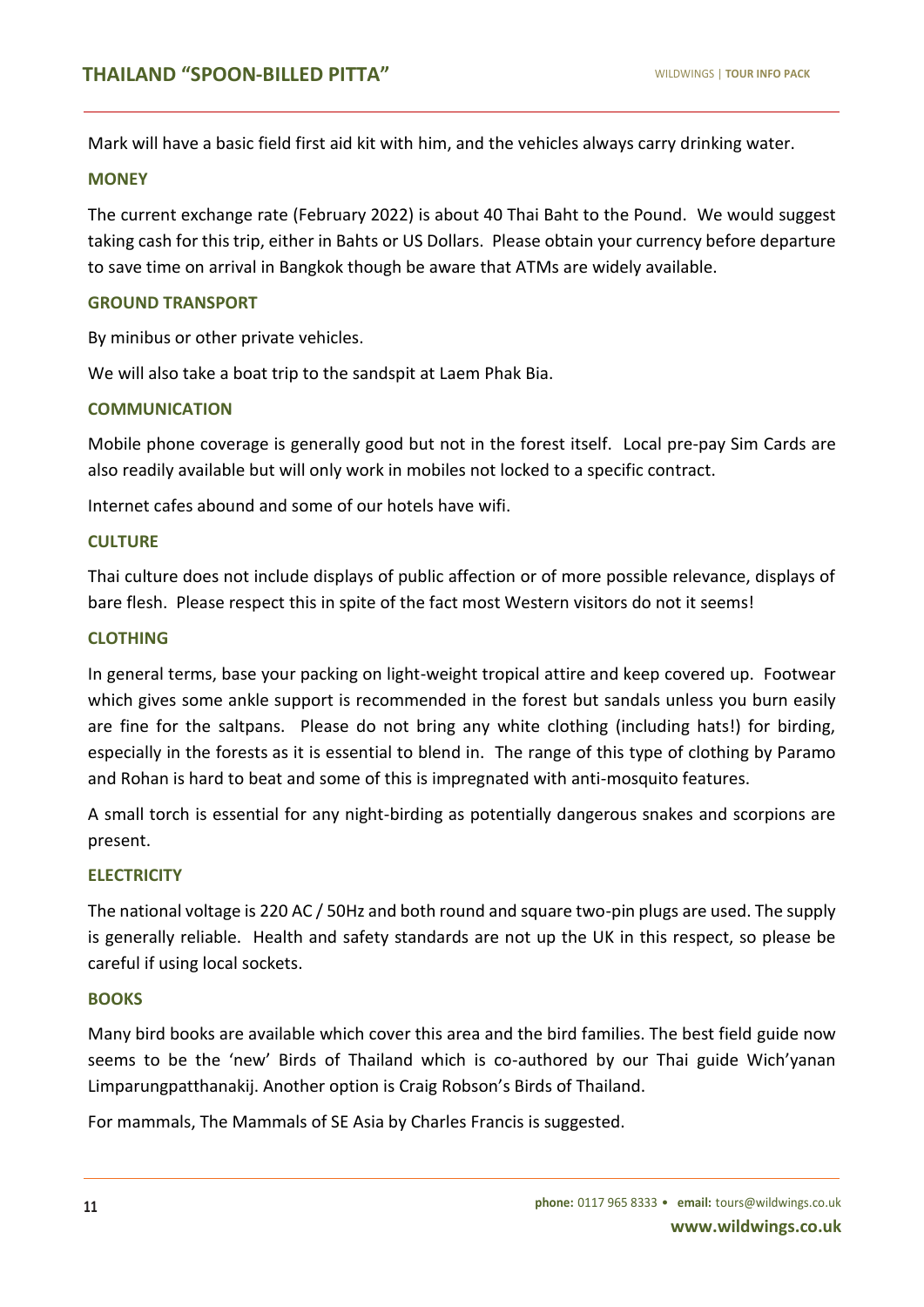#### **PHOTOGRAPHY**

**TOUR**

When we are birding along roadsides in the two national parks, there are usually good opportunities for photography but due to low light levels, it can be more challenging on forest trails. We also plan to spend some time visiting some of the hides on the outskirts of Kaeng Kranchan which can be excellent for photography. There should be great chances to photograph some of the waders and open country when we are at Pak Thale.

#### **Financial Security**

**Wildwings** (which is a division of Birds and Wildlife Limited) has financial failure insurance provided by Travel Vault which fully protects you should Birds and Wildlife Limited cease trading.

All passenger bookings are fully insured including the initial deposit and balance payments. The policy also includes repatriation, arising from the cancellation or curtailment of your travel arrangements in the unlikely event of the insolvency of Birds and Wildlife Limited.

For full details please see <https://wildwings.co.uk/about/financial-protection/>

#### **How to book**

Check availability on our website or with our office. We are happy to hold a provisional reservation for up to 7 days. After this, we require a booking form and deposit to confirm your place on a tour.

#### Book online, by phone or by post

You can book and pay the deposit simply and securely via our website using the "Book this Tour" button on the relevant tour page. Telephone bookings must be confirmed in writing by completion of a booking form (available to download from our website) and emailed or posted to us.

Please be sure to read our booking conditions and general information prior to booking. Links to this can be found from the footer on every page of our website.

#### When to book

Early booking is advised as all our tours have small group sizes and so they can fill very quickly; indeed, occasionally this can happen before we have even uploaded details to the website.

The number of single rooms is sometimes limited, and these are often taken quickly so we encourage you to plan ahead if you would like one.

When a trip becomes a 'guaranteed departure' early on, this also means that everyone can book flights which is advantageous for all.

#### Last-minute bookings

We inevitably receive a few unexpected cancellations over the course of a season, so it is always worth enquiring about availability on any tour – even at short notice.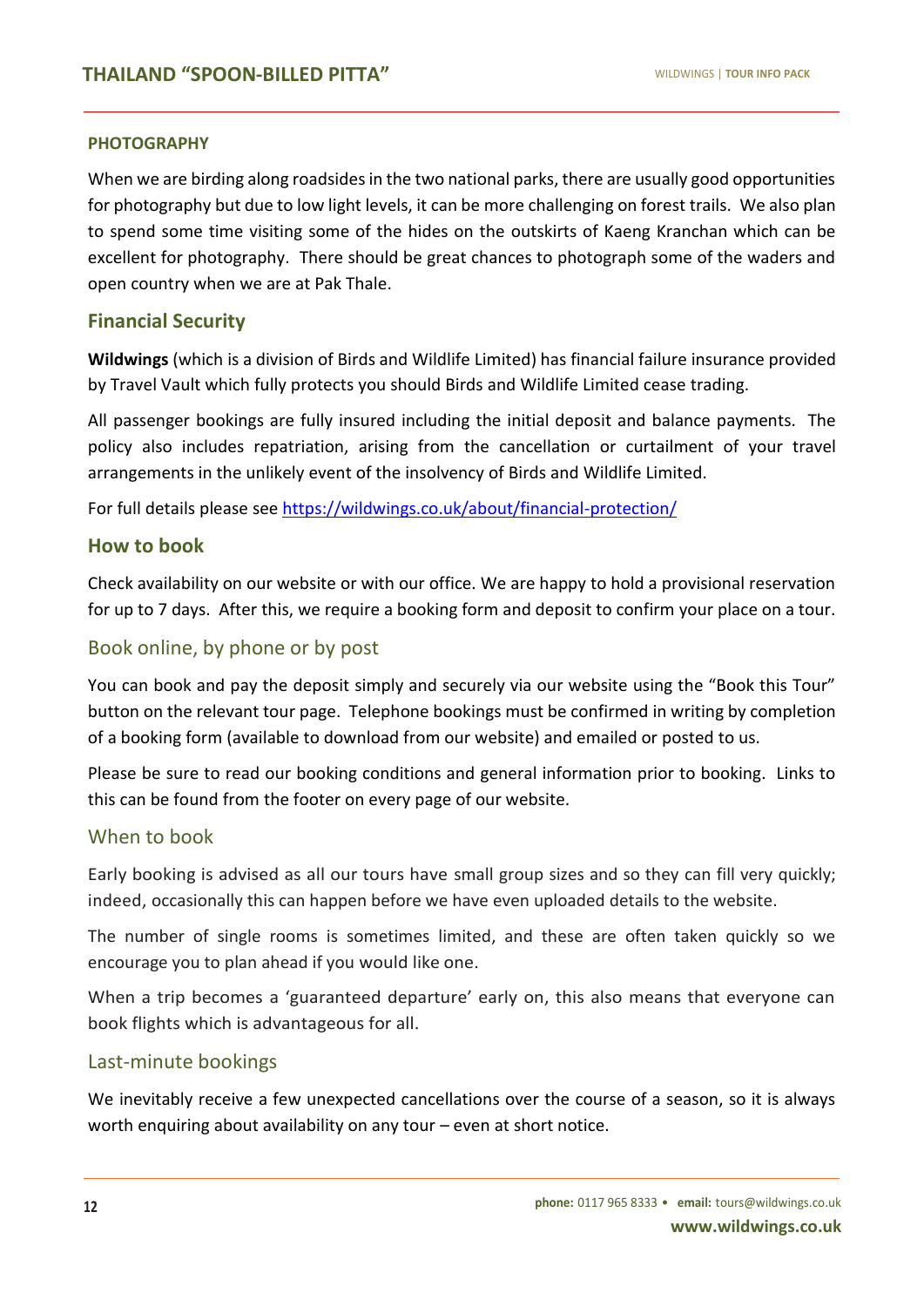#### **Payments**

**TOUR**

- **Deposit:** the amount of booking deposit per person is shown alongside every tour. We accept deposit payments by electronic bank transfer (please ask for our bank details), UK debit/credit cards and cheques (made payable to *Birds and Wildlife Ltd* and drawn on a UK bank in GB£ sterling)
- **Balance:** full payment of the tour balance is due no later than 12 weeks prior to departure or 20 weeks in the case of certain tours and cruises. We will send you an invoice before the balance is due. We accept payments of balances by electronic bank transfer or cheque.
- **Payment by overseas customers:** These must be in GB£ Sterling and made by electronic bank transfer (please ask for our bank details).
- We do not accept cheques on US banks in US\$ or cheques in Euros or Eurocheque. For customers living outside of the UK and the European Economic Area, we can accept balance payments by Visa and MasterCard credit cards but with an additional charge of 3% to help offset credit card company charges.

**Late booking payments:** for us to guarantee hotel rooms etc, full payment is required at the time of booking (ie bookings made within 12 weeks of departure).

#### **Passports and Visas**

For UK passport holders your passport must be valid for at least 6 months beyond the last day of the tour.

Current entry requirements for UK citizens travelling abroad can be found at: <https://www.gov.uk/foreign-travel-advice>

#### **Health and Vaccinations**

For full and up to date information on vaccines visit<https://travelhealthpro.org.uk/countries> and select your destination country.

General information on travel vaccinations and a travel health checklist is also available on the NHS 'Fit for Travel' website. You may then wish to contact your health adviser or pharmacy for advice on other preventive measures and managing any pre-existing medical conditions while you are abroad.

#### **Your safety and travel advice**

An unavoidable aspect of travelling abroad is the risk it may pose to your safety and security. The best advice on current risks is provided by the Foreign, Commonwealth and Development Office (FCDO).

To assess and protect against any risks in your chosen destination, we strongly advise that you refer to the relevant FCDO travel advice both prior to booking and regularly before you travel. This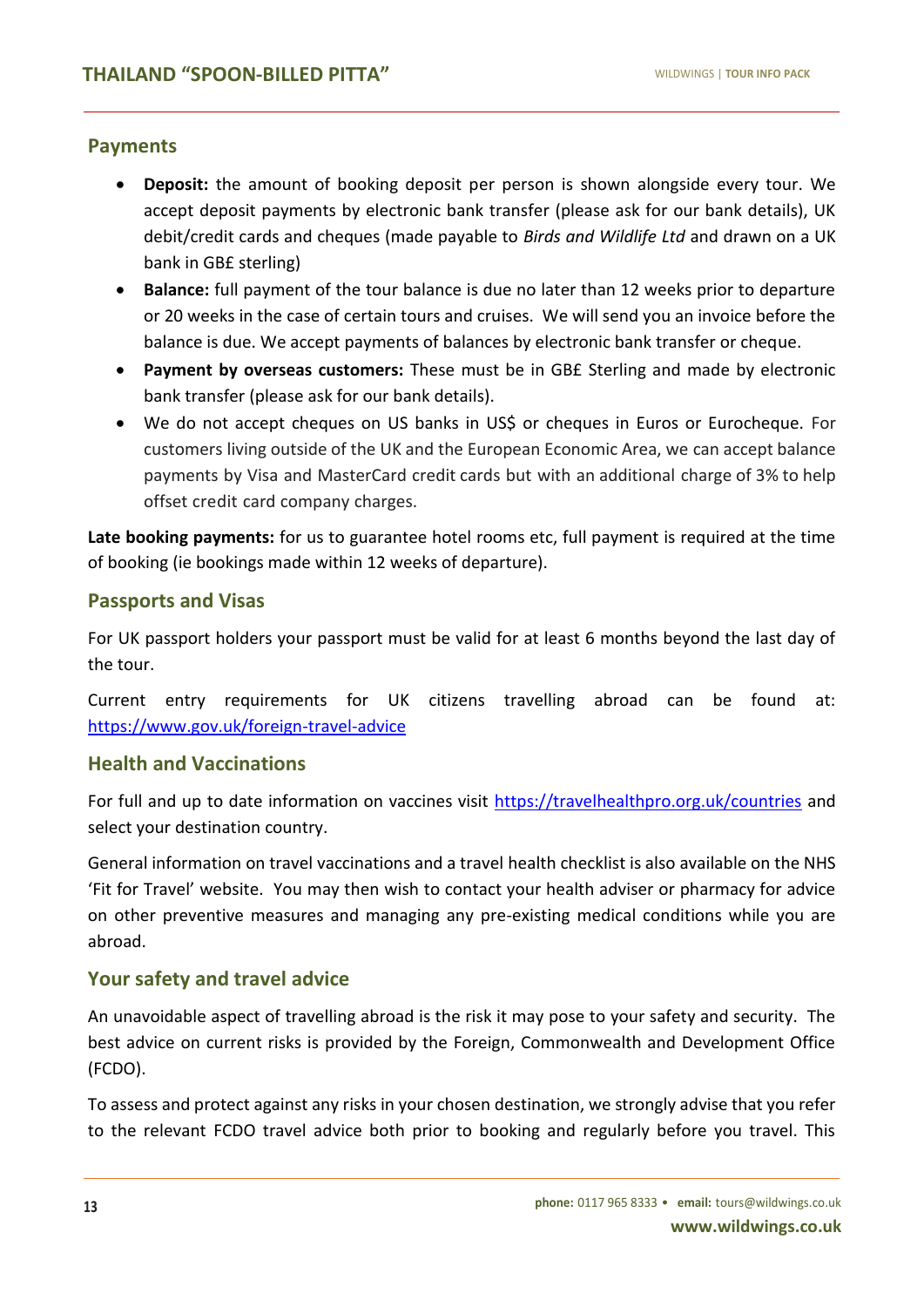information can be found at [https://www.gov.uk/foreign-travel-advice.](https://www.gov.uk/foreign-travel-advice)

"Travel aware" is a travel safety campaign run by the FCDO and another useful resource and details can be found at [https://travelaware.campaign.gov.uk.](https://travelaware.campaign.gov.uk/)

# **Travel Insurance**

**TOUR**

**Good travel insurance is essential before setting off on any overseas trip.** In common with all responsible tour operators, it is a condition of booking that all clients are fully and adequately insured before travelling with us.

Be aware that some destinations may require you to produce proof of comprehensive travel insurance (eg a valid insurance certificate) at Immigration on arrival in the country, so you should carry your documentation with you.

Your travel insurance should cover against cancellation, curtailment, missed departure, delay, personal accident, death, loss of baggage and valuables (see note below), personal liability and legal expenses.

Most importantly, your insurance must cover you fully in respect of medical care and repatriation should you become too ill to continue with the tour, including the cost of emergency evacuation by helicopter or air ambulance should this be necessary.

Note that passenger liability insurance covering the transportation that we hire, particularly in less developed countries, may be inadequate; it is, therefore important that your insurance cover includes sufficient provision for your dependents in the event of an accident.

**We recommend that you obtain travel insurance as soon as possible after booking your holiday** to ensure you are fully protected in the event of unexpected cancellation prior to departure. You must inform your insurers of any pre-existing medical conditions (including those of persons not necessarily travelling but upon whom your holiday may depend) that may require treatment during a period of overseas travel or might cause you to cancel the trip.

Once you have arranged your insurance, please be sure to send us the following essential details: name and contact details of your insurance provider, your policy number, expiry date and your insurers 24hr emergency assistance number.

#### **Important things to note about insurance**

Travel insurance does not normally provide sufficient cover for valuable optical equipment, which is often best protected under your own household insurance policy. If in doubt, ask your insurers for advice prior to travel.

Most travel insurance policies limit the amount of cover, typically up to a maximum tour cost of £5000 per person. If the tour you are booking exceeds this amount, additional cover can usually be provided upon payment of an additional premium. We recommend all travellers check their individual policy limit to ensure the full cost of their holiday is covered.